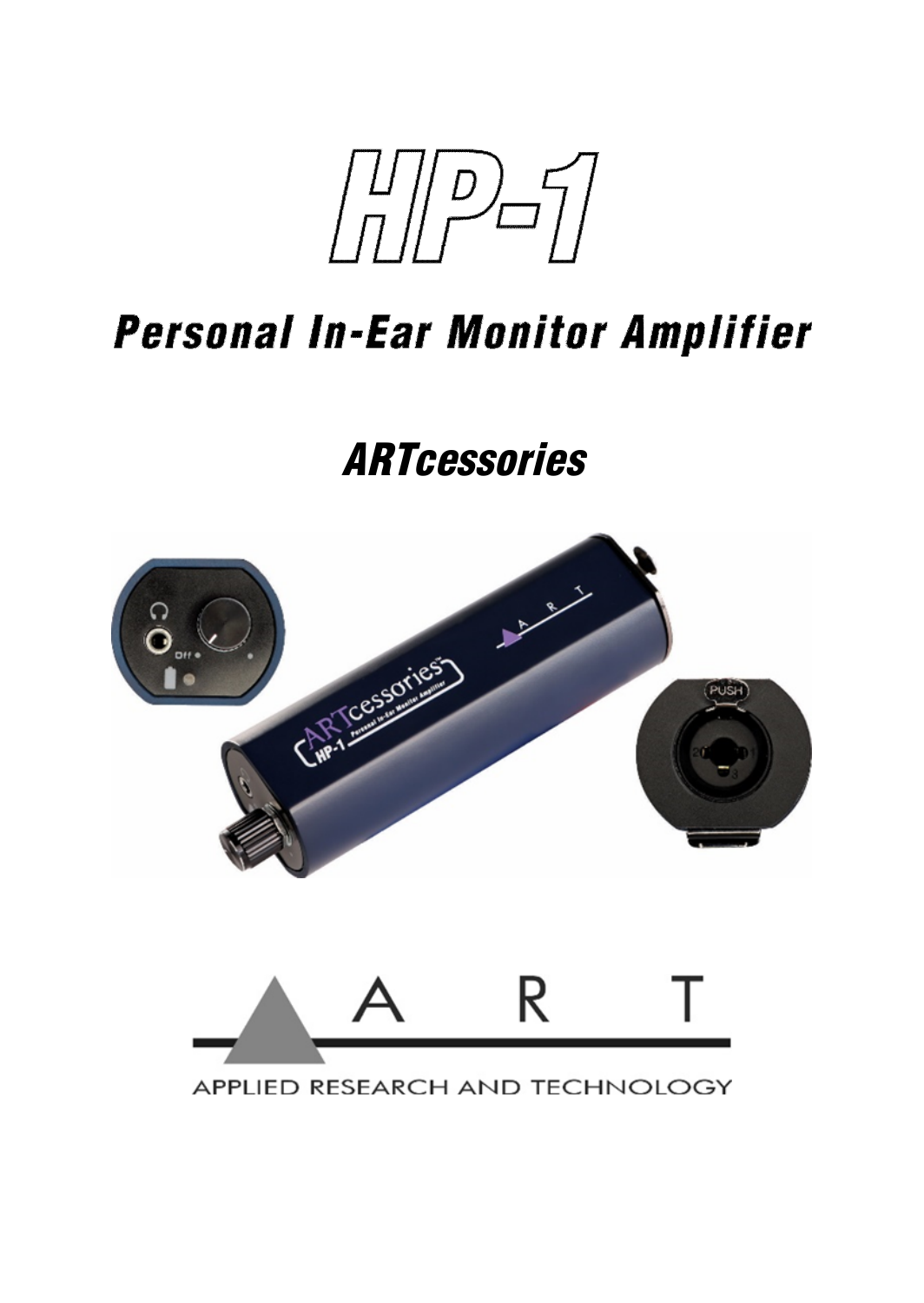#### **IMPORTANT SAFETY INSTRUCTION – READ FIRST**





This symbol, whenever it appears alerts you to the presence of uninsulated dangerous voltage inside the enclosure-voltage that may be sufficient to constitute a risk of shock.



This symbol, whenever it appears, alerts you to important operating and maintenance instructions in the accompanying literature. Please read the manual.

**Read Instructions:** Retain safety and operating instructions for future reference. Heed all warnings printed here and on the equipment. Follow the operating instructions printed in this user manual.

**Environment:** Protect from excessive dirt, dust, heat, and vibration when operating and storing. Avoid tobacco ash, drink spillage and smoke, especially that associated with smoke machines.

**Handling:** Protect the controls from damage during transit. Use adequate padding if you need to ship the unit. To avoid injury to yourself or damage to the equipment, take care when lifting, moving or carrying the unit.

**Servicing:** Refer servicing to qualified technical personnel.

**Installation:** Install the unit in accordance with the instructions printed in the user manual.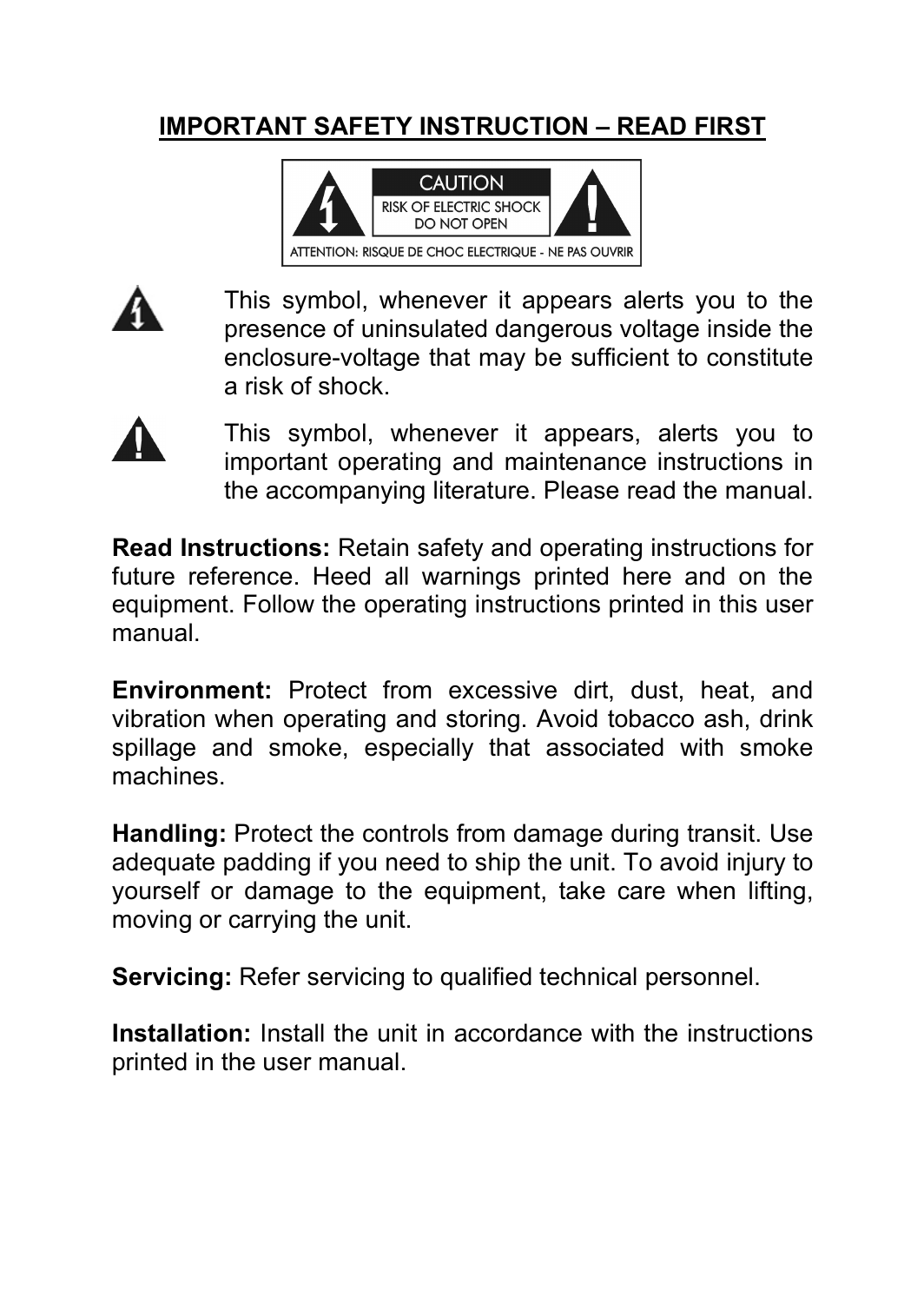#### **CAUTION: Battery Installation**



2X1.5vAA batteries

When installing alkaline batteries, be sure to line up the "+" sign on the battery with the "+" sign on the product's battery compartment. Improper installation can cause a battery to leak or overheat and lead to serious injury.

- Do not use different types of batteries together
- Do not mix old batteries with new ones
- Do not mix rechargeable batteries with non-rechargeable ones
- Do not use batteries that are swollen, dented or damaged in any way

#### **INTRODUCTION**

Thank you for purchasing Applied Research and Technology's HP-1. The HP-1 is a belt worn; battery powered headphone amplifier that brings excellent performance to portable applications. With a locking 1/4"/XLR Combo input jack, sturdy belt clip and output volume control, it provides reliable performance both on and off the stage. The HP-1 provides a high output level when used with a variety of different headphones and is great for in-ear monitoring applications. Its long battery life will not leave you stranded. The HP-1 is packaged in a rugged extrusion, with heavy duty jacks for years of reliable operation.

Get the very best out of your headphones with the HP-1!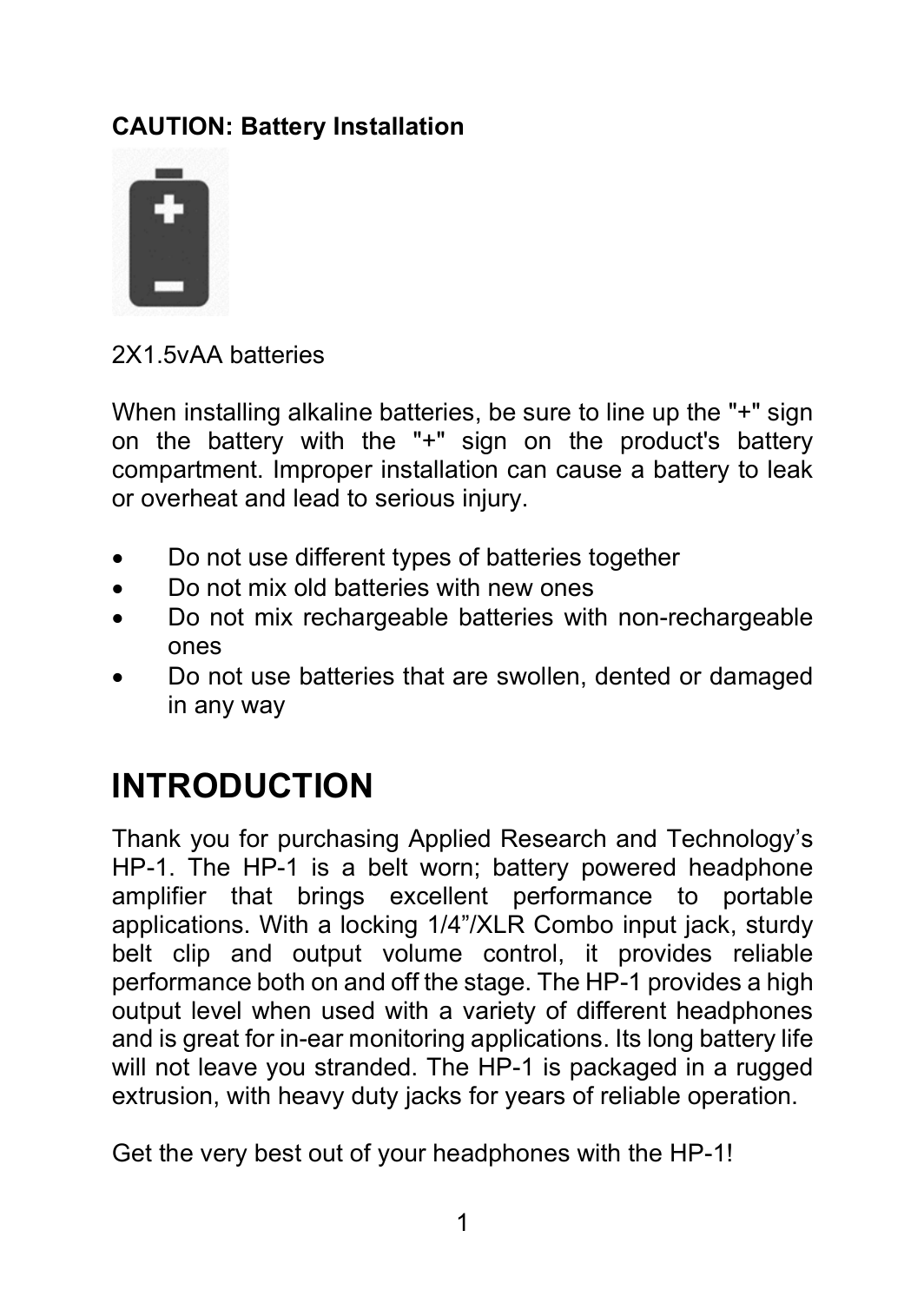# **FEATURES**

- High Output Headphone Amplifier
- Locking 1/4"/XLR Combo Input Jack
- Balanced Mono/ Unbalanced Stereo Switch
- Variable Volume Control
- **•** Sturdy Belt Clip
- Over 40hrs from 2 AA Batteries
- 3.5mm Output Connector
- Rugged Design

# **INSTALLATION and OPERATION**

Connect the output of a mixer to the ¼" or XLR input of the HP-1. The locking Combo jack allows for a secure cable connection.

The volume control adjusts the output level and acts as a power switch. To turn the HP-1 off, simply turn the volume pot fully counterclockwise, or remove your headphones from the output jack to preserve the battery life.

A green LED indicates the HP-1 is powered. This indicator will turn red when the batteries are close to being depleted.

#### **Balanced Mono/Unbalanced Stereo Switch**

The inner switch should be set to balanced mono when the HP-1 is used with a mixer's aux send or any other mono source and set to unbalanced stereo when it is connected to a headphone output or other stereo source.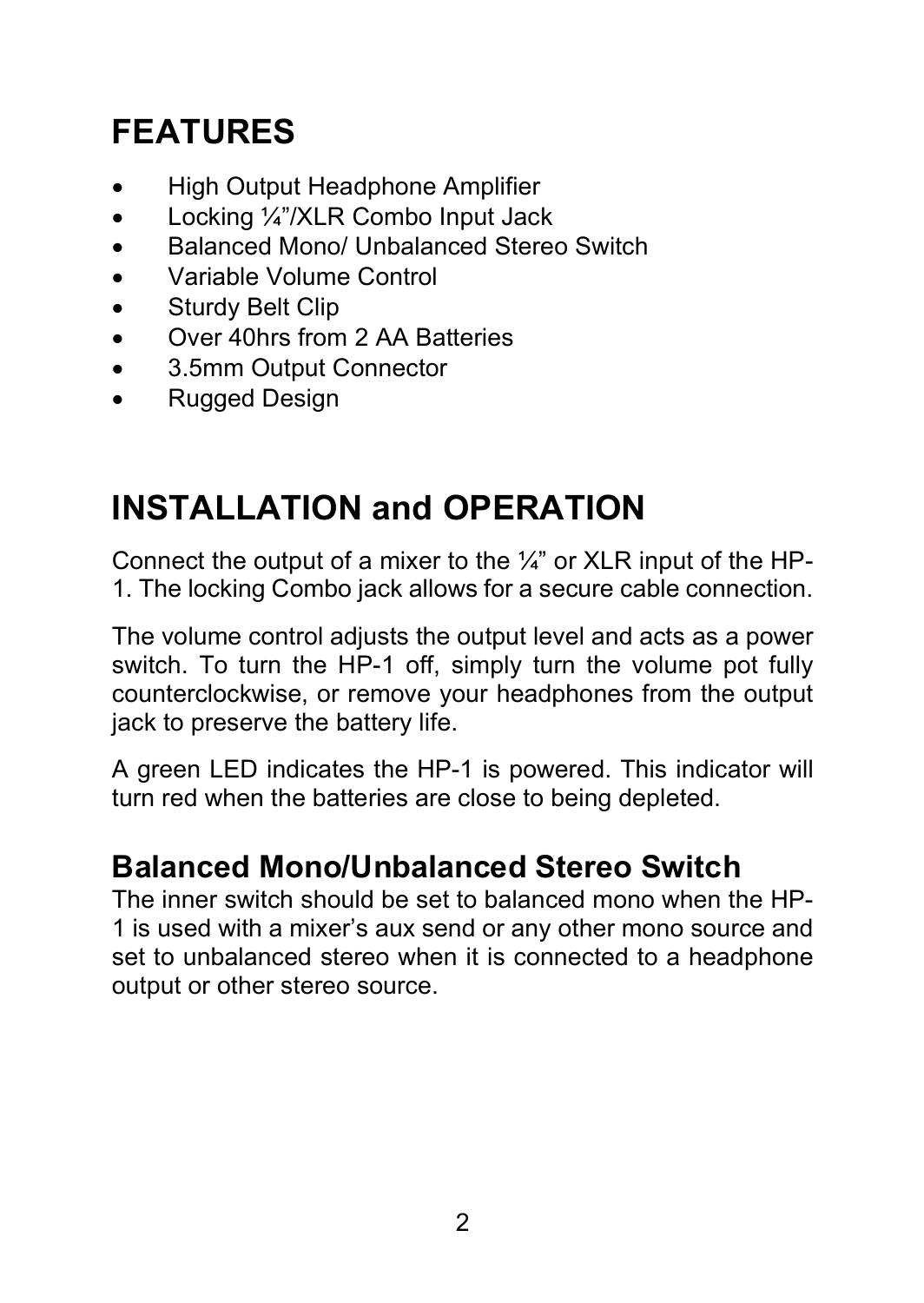### **CONNECTIONS**



- 1. The input Combo jack, for connections to a monitor mix as an example. Accepts both XLR and TRS ¼-inch jacks.
- 2. The Volume knob controls the output level and will power down the HP-1, when turned fully counterclockwise.
- 3. The green led will light when the power is on and acts as a battery indicator. Replace the batteries when red.
- 4. The Headphone output has a 1/8" stereo jack.
- 5. The Belt clip attaches to a belt or pant waistline for handsfree use.
- 6. The Battery storage area button. Pressing the button and sliding the shell toward the headphone jack opens the compartment.
- 7. The Battery storage section allows the unit to be powered by a pair of AA batteries. Please observe the correct polarity when inserting new batteries.
- 8. The switch should be set to mono when you are using the HP-1 with a mixer's aux send or any other mono source (near battery position) and set to stereo when you are connected to a headphone output or other stereo sources (near input connector).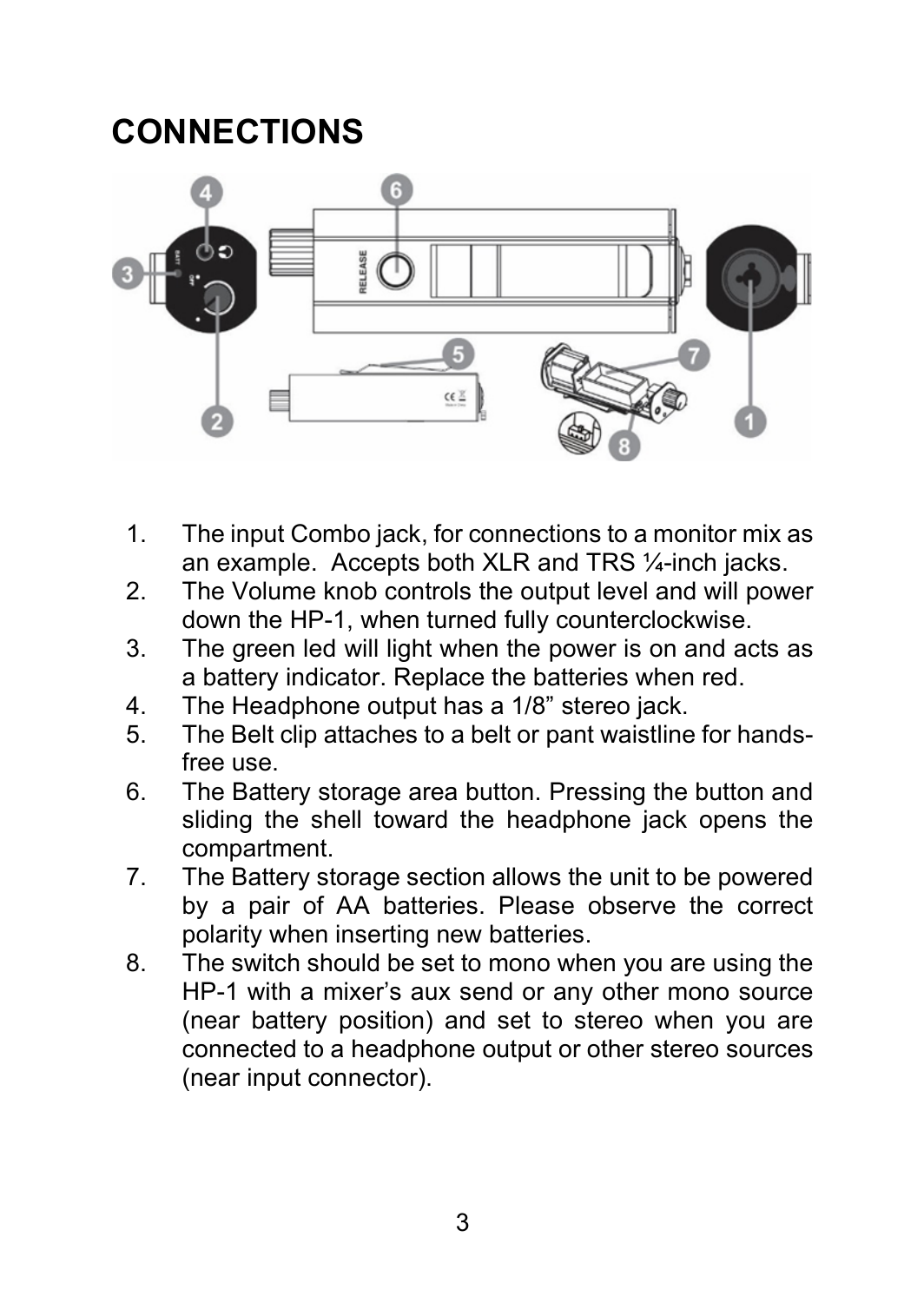## **HOW TO INSTALL THE BATTERY**

This button allows access to the battery compartment. Hold the RELEASE button down and slide the outer shell down toward the headphone jack to expose the unit's interior. Insert the batteries into the battery compartment and slide the unit back into the shell.

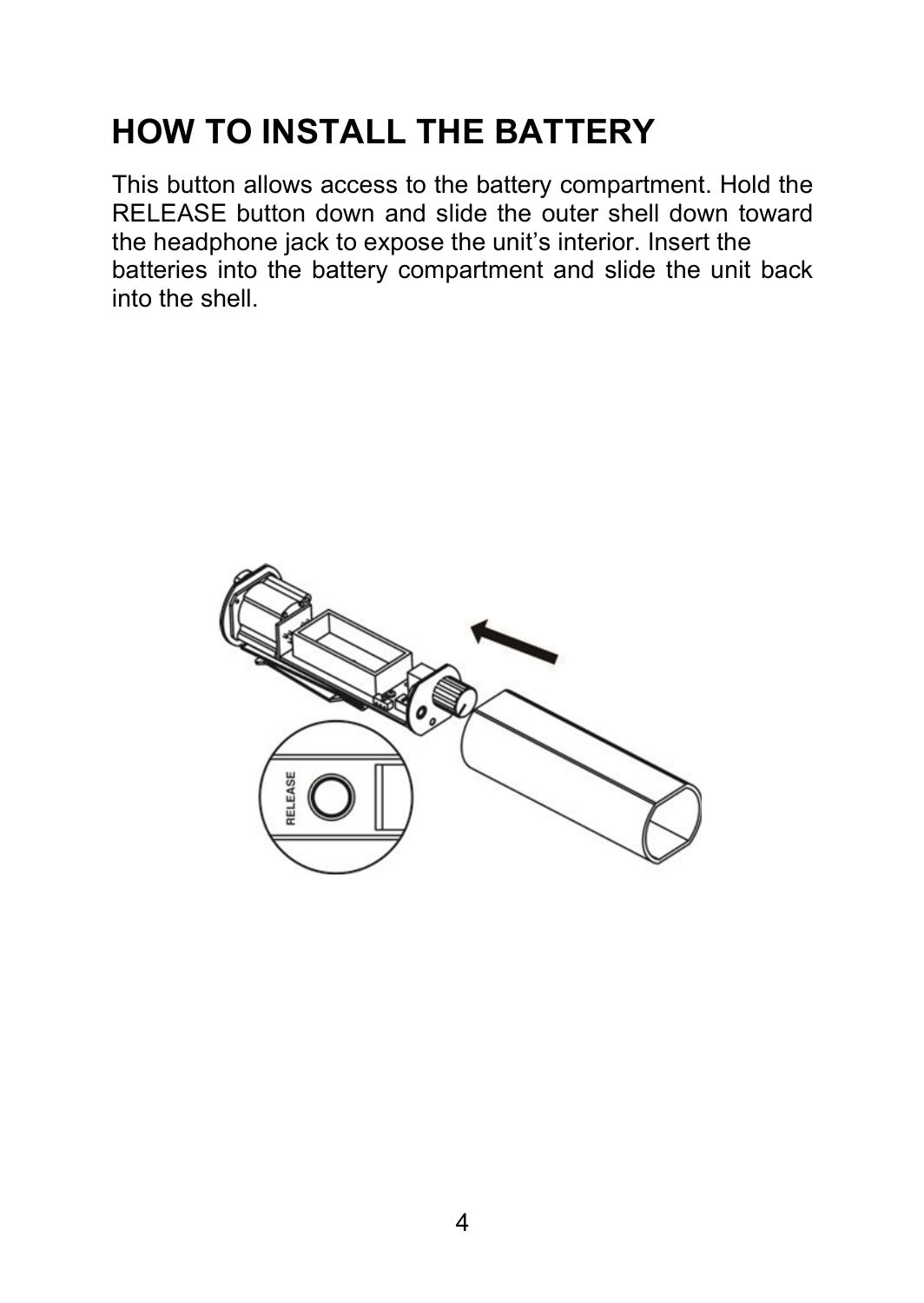### **APPLICATIONS**

**Perfect for:** Live use, Project studios, Home and Commercial use!

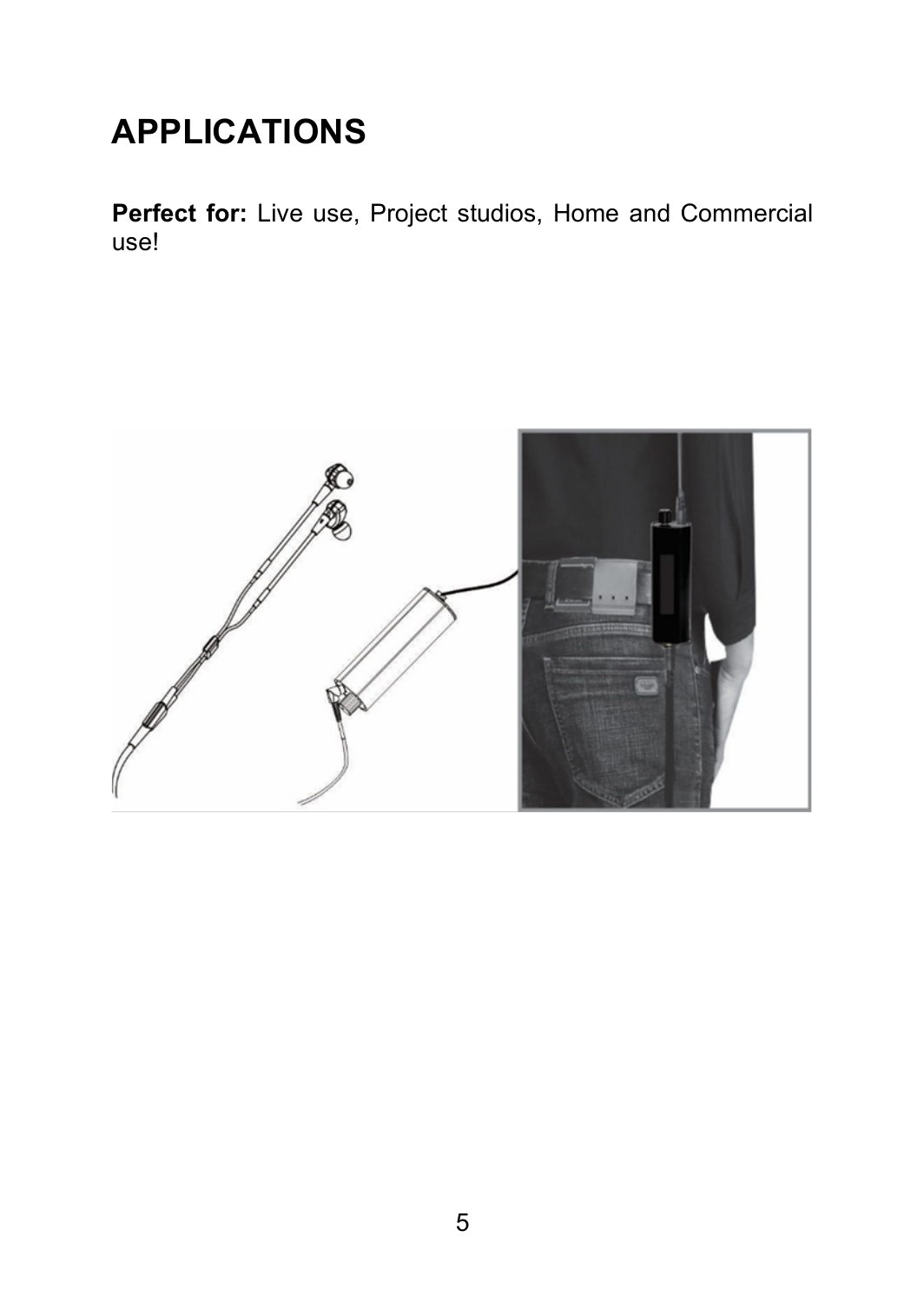#### **WARRANTY INFORMATION**

#### **Limited Warranty**

Applied Research and Technology will provide warranty and service for this unit in accordance with the following warrants:

Applied Research and Technology, (A R T) warrants to the original purchaser that this product and the components thereof will be free from defects in workmanship and materials for a period of **three** years from the date of purchase. Applied Research and Technology will, without charge, repair or replace, at its option, defective product or component parts upon prepaid delivery to the factory service department or authorized service center, accompanied by proof of purchase date in the form of a valid sales receipt.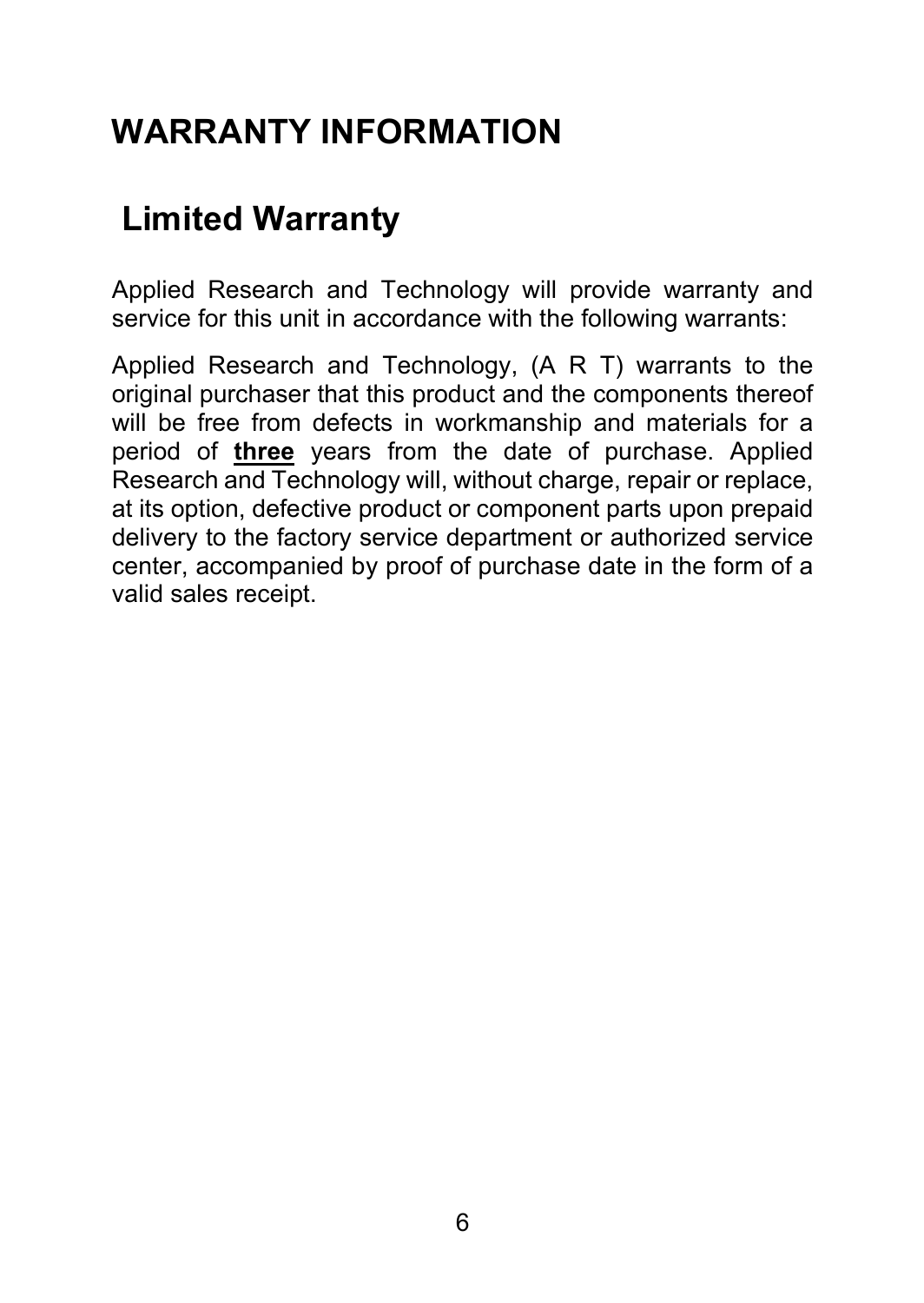### **Exclusions**

This warranty does not apply in the event of misuse or abuse of the product or as a result of unauthorized alterations or repairs. This warranty is void if the serial number is altered, defaced, or removed.

A R T reserves the right to make changes in design or make additions to or improvements upon this product without any obligation to install the same on products previously manufactured.

A R T shall not be liable for any consequential damages, including without limitation damages resulting from loss of use. Some states do not allow limitations of incidental or consequential damages, so the above limitation or exclusion may not apply to you. This warranty gives you specific rights and you may have other rights, which vary from state to state.

For units purchased outside the United States, an authorized distributor of Applied Research and Technology will provide service

Fill in the following information for your reference:

Date of purchase

Purchased from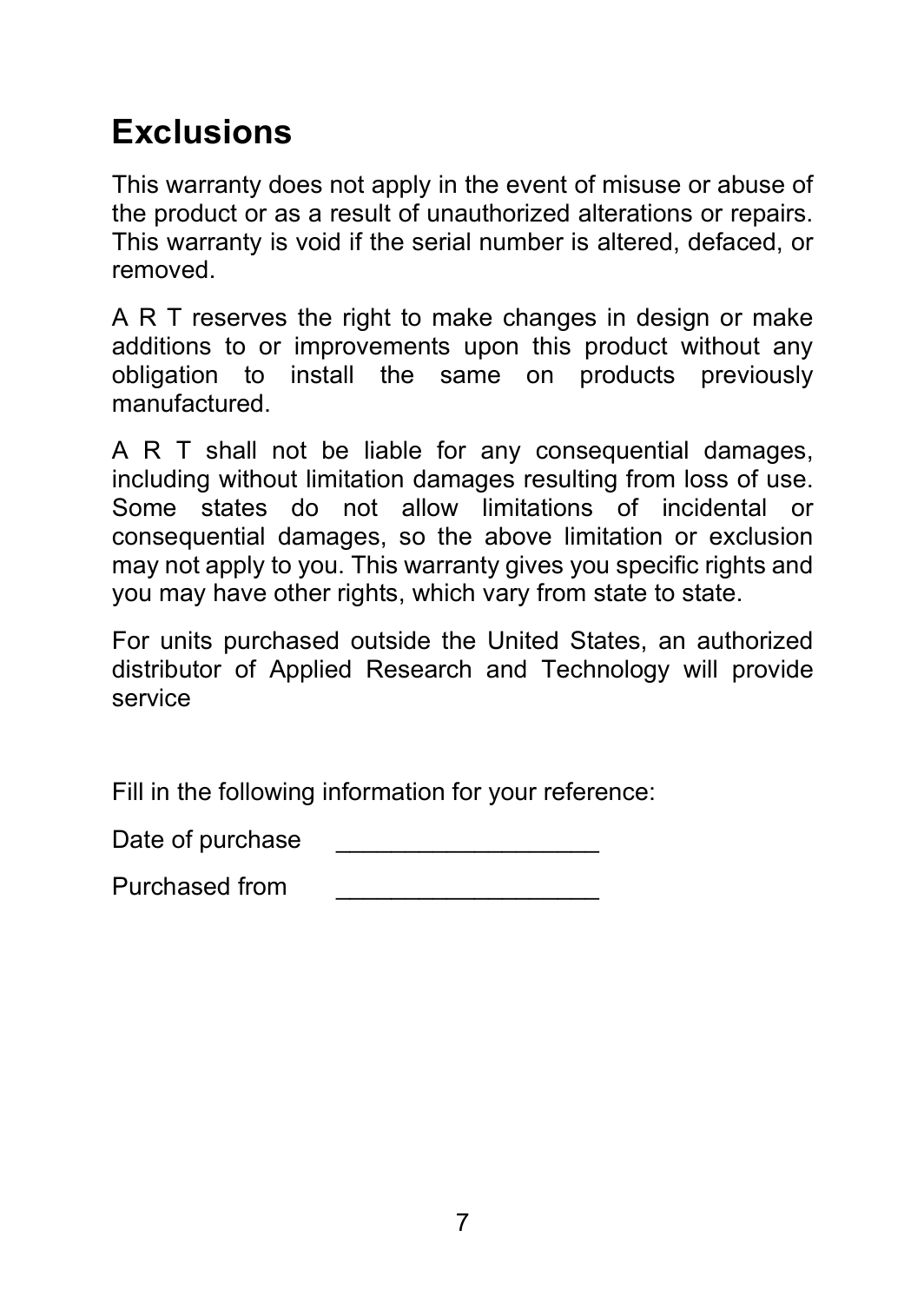# **SERVICE**

The following information is provided in the unlikely event that your unit requires service.

- 1. Be sure that the unit is the cause of the problem. Check to make sure the unit has power, all cables are connected correctly, and the cables themselves are in working condition. You may want to consult with your dealer for assistance in troubleshooting or testing your particular configuration.
- 2. If you believe that the ART unit is at fault, go to [www.artproaudio.com.](http://www.artproaudio.com/) Select "*Support*", then "*Return Authorization Request*" to request a return authorization number.
- 3. If you are returning the unit for service, pack the unit in its original carton or a reasonable substitute. The original packaging may not be suitable as a shipping carton, so consider putting the packaged unit in another box for shipping. Print the RA number clearly on the outside of the shipping box. Print your return shipping address on the outside of the box.
- 4. Include, with your unit, a note with the RA number and your contact information, including a return shipping address (we cannot ship to a P.O. box) and a daytime phone number, and a description of the problem, preferably attached to the top of the unit. Also include a copy of your purchase receipt.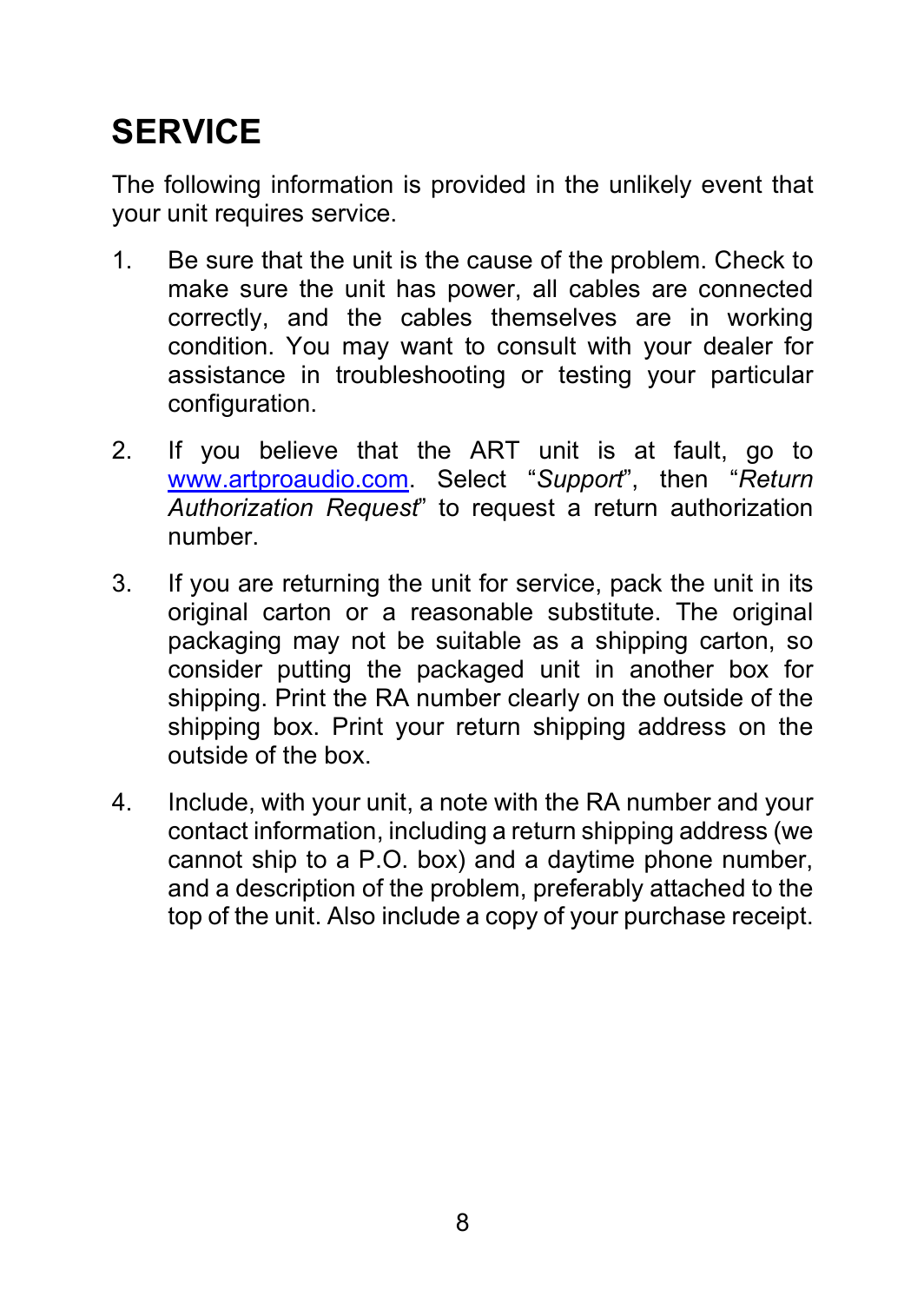## **SPECIFICATIONS**

| <b>Input Connections</b>                        | Locking 1/4"/XLR combo jack  |
|-------------------------------------------------|------------------------------|
| Input Impedance                                 | 5K Ohms                      |
| Max Input level                                 | $+6.6$ dBu                   |
| <b>Output Connections</b>                       | 3.5mm Jack (1/8")            |
| Gain                                            | $+9dB$                       |
| THD                                             | ≤ .02% @1kHz typ.            |
| <b>Max Output</b>                               | 105mW @ 0.1% THD             |
| <b>Typical run time</b>                         | 40 hrs. (Alkaline batteries) |
| <b>Power Requirements</b>                       | 2-AA batteries Included      |
| <b>Dimensions</b> (HxWxD)<br>(137x43.7x40.6 mm) | 5.4"x1.72"x1.6"              |
| Weight                                          | $0.51$ lbs. $/ 0.23$ kg      |